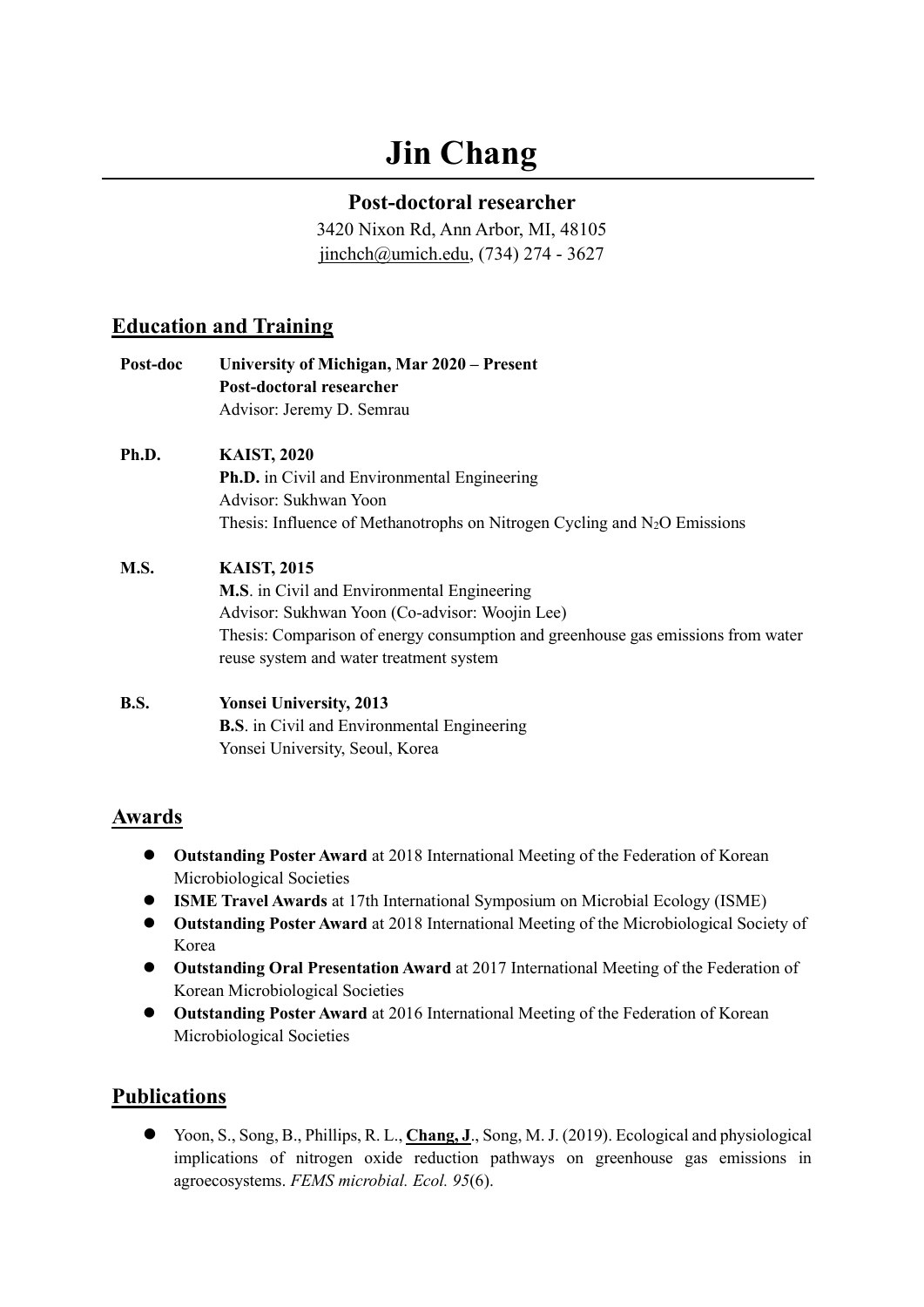- ⚫ **Chang, J**., Gu, W., Park, D., Semrau, J.D., DiSpirito A.A., Yoon, S. (2018) Methanobactin from *Methylosinus trichosporium* OB3b inhibits N2O reduction in denitrifiers. *ISME J.* 12:2086-2089.
- **Chang, J.**, Lee, W., and Yoon, S. (2017) Analysis of energy consumptions and associated greenhouse gas emissions in operation phases of urban water reuse systems. *J. Clean. Prod.* 141:728-736
- ⚫ Kyung, D., Kim, M., **Chang, J**, and Lee, W. (2015) Estimation of greenhouse gas emissions from a hybrid wastewater plant, *J. Clean. Prod.* 95:117-123

#### **Conferences**

⚫ Multimodal influence of methanotrophic community on nitrous oxide emissions from soil denitrification.

**Chang, J**.; Semrau, J.D,; Yoon, S, 2019 6th International Conference on Nitrification and Related Processes (ICoN 6), Xiamen University, Xiamen, China, Oct 8-12, 2019 (Oral Presentation)

⚫ Multimodal influence of methanotrophic community on nitrous oxide emissions from soil denitrification.

**Chang, J**.; Yoon, S, The Korea Society for Microbiology and Biotechnology 2019 46th annual meeting & international symposium, ICC Jeju, Jeju, Korea, Jun 23-25, 2019 (Oral Presentation)

⚫ The Role of Alpha- and Gammaproteobacterial Methanotrophs as the Modulator of Nitrous Oxide Emissions from Soil Denitrifying Microorganisms

**Chang, J**.; Yoon, S, 2019 International Meeting of the Microbiological Society of Korea, ICC Jeju, Jeju, Korea, April 17-19, 2019

 $\bullet$  Relevance of Alpha- and Gammaproteobacterial Methanotrophs to N<sub>2</sub>O emissions from Denitrifying Microbial Consortia Enriched from Soils

**Chang, J**.; Yoon, S, 2018 International Meeting of the Federation of Korean Microbiological Societies, The K Hotel, Korea, Oct 11-12, 2018

The role of Alpha- and Gammaproteobacterial methanotrophs as the modulator of  $N_2O$ emissions from denitrifying microbial consortia enriched from soils

**Chang, J**.; Yoon, S, 17th International Symposium on Microbial Ecology (ISME), Congress Center Leipzig, Leipzig, Germany, August 12-18, 2018

⚫ The Effects of Methanobactin Secreted by *Methylosinus trichosporium* Strain OB3b on N2O Reduction in denitrifiers

**Chang, J**.; Yoon, S, 2018 International Meeting of the Microbiological Society of Korea, Alpensia Resort Convention Center, PyeongChang, Korea, April 25 -27, 2018

 $\bullet$  Microbial Competition for Copper Stimulates N<sub>2</sub>O Production **Chang, J**.; Park, D., Gu, W., Semrau, J.D., DiSpirito A.A., Yoon, S, 2017 International